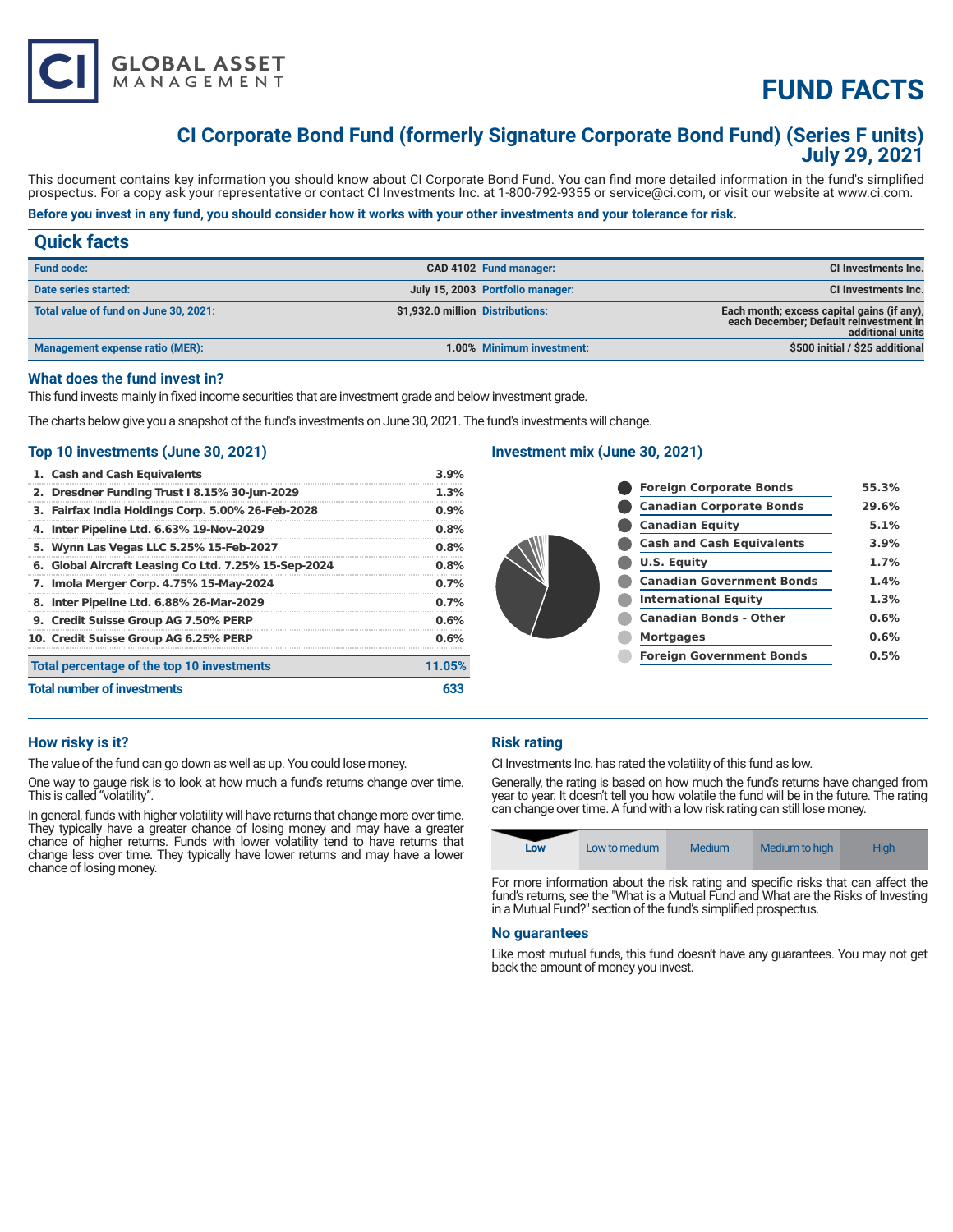# **CI Corporate Bond Fund (formerly Signature Corporate Bond Fund) (Series F units)**

## **How has the fund performed?**

This section tells you how Series F securities of the fund have performed over the past 10 calendar years. Returns are after expenses have been deducted. These expenses reduce the fund's returns.

#### **Year-by-year returns**

This chart shows how Series F securities of the fund performed in each of the past 10 calendar years. This fund series dropped in value in 1 of the last 10 calendar years. The range of returns and change from year to year can help you assess how risky the fund has been in the past. It does not tell you how the fund will perform in the future.



#### **Best and worst 3-month returns**

This table shows the best and worst returns for Series F securities of the fund in a 3- month period over the past 10 calendar years. The best and worst 3-month returns could be higher or lower in the future. Consider how much of a loss you could afford to take in a short period of time.

|                     | <b>Return</b> | 3 months ending | If you invested \$1,000 at the beginning of the period |
|---------------------|---------------|-----------------|--------------------------------------------------------|
| <b>Best return</b>  | 9.4%          | June 30. 2020   | Your investment would be \$1,094.                      |
| <b>Worst return</b> | $-10.3%$      | March 31, 2020  | Your investment would be \$897.                        |

#### **Average return**

As at June 30, 2021, a person who invested \$1,000 in this series of units of the fund 10 years ago now has \$1,731. This works out to an annual compound return of 5.6%.

# **Who is this fund for?**

#### **This fund may be suitable for you if you:**

- want to receive income
- are investing for the medium term<br>• can telerate low risk
- can tolerate low risk

## **A word about tax**

In general, you'll have to pay income tax on any money you make on a fund. How much you pay depends on the tax laws of where you live and whether you hold the fund in a registered plan, such as a Registered Retirement Savings Plan or a Tax-Free Savings Account.

Keep in mind that if you hold your fund in a non-registered account, fund distributions are included in your taxable income, whether you get them in cash or have them reinvested.